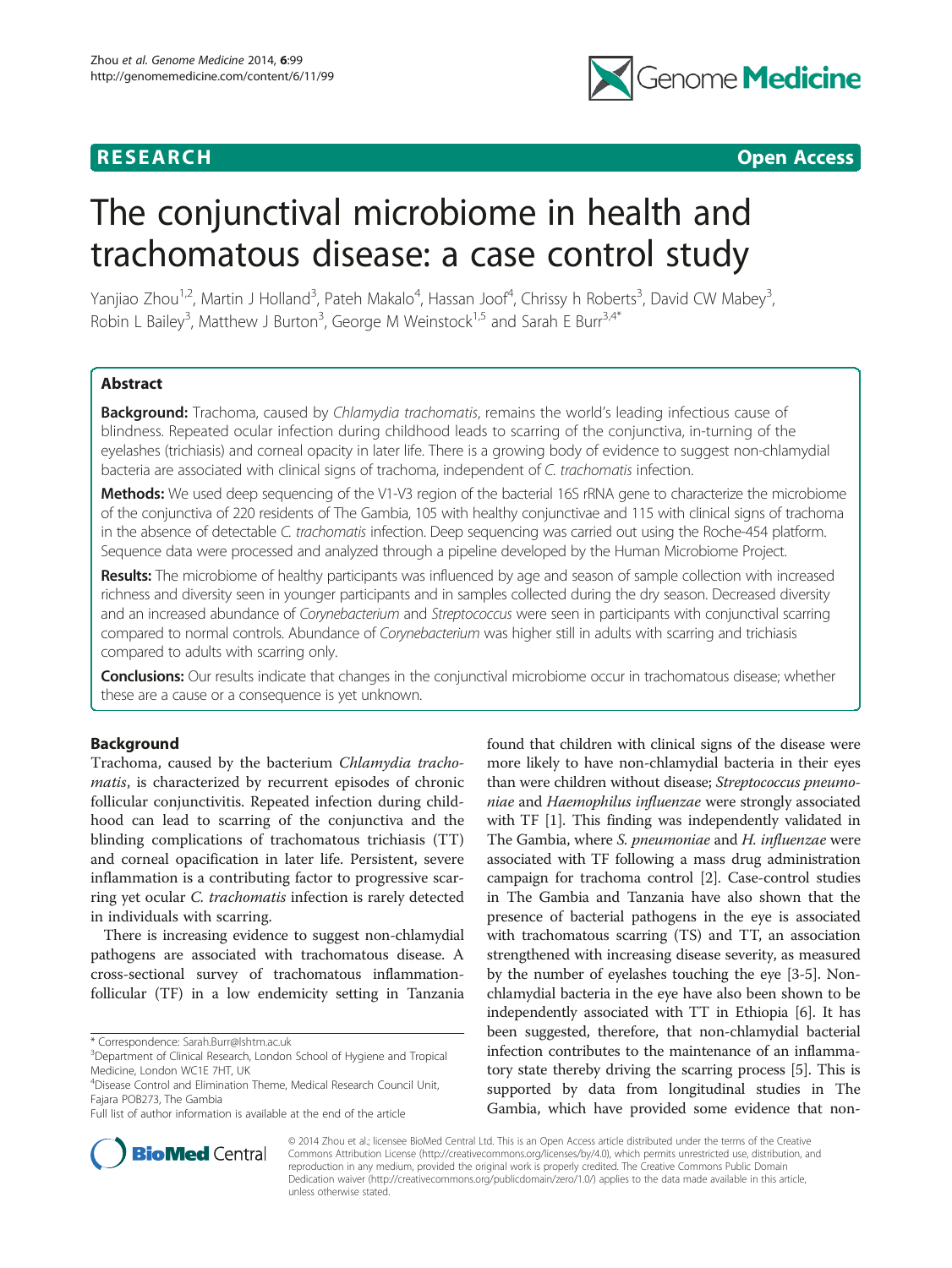chlamydial bacterial infection, host inflammatory gene expression and clinical inflammation are associated with recurrence of TT following surgery [\[3](#page-9-0)].

While the above studies give some insight into the association of non-chlamydial pathogens with trachomatous disease, they are all limited by the identification of pathogens by bacterial culture, which relies on the ability to grow bacteria under routine laboratory conditions. Deep sequencing of the bacterial gene that encodes the 16S ribosomal RNA subunit (rrs or 16S rRNA gene) enables the study of entire bacterial communities using DNA isolated directly from clinical samples [\[7](#page-9-0)], thereby offering a more complete picture of the bacterial ecology of the conjunctiva. Studies utilizing 16S rRNA gene sequencing to characterize pathologies at other body sites have shown that alterations in the composition of the microbiome are associated with disease [\[8](#page-9-0),[9](#page-9-0)]. This study aimed to characterize the microbiome of the conjunctiva of individuals living in a trachoma-endemic community and to identify changes in the bacterial community structure, richness and diversity associated with trachomatous disease.

## **Methods**

## Ethical permission

This study adhered to the tenets of the Declaration of Helsinki. Approval was obtained from the Gambian Government/Medical Research Council Unit, The Gambia Joint Ethics Committee. Written, informed consent was obtained from all participants at the time of sample collection. In the case of children, consent was obtained from a parent or guardian.

## Study participants

Samples were retrospectively drawn from an archive built up from individuals recruited in communities across The Gambia, West Africa. Cases of active or scarring trachoma were identified from screening records, community ophthalmic nurse referral and opportunistic rapid screening. Control individuals with normal conjunctivae were selected by matching for age, sex, ethnicity and location.

## Trachoma grading

Participating individuals were examined for clinical signs of trachoma in the field and high resolution digital photographs were taken of each conjunctival surface at the time of sample collection. An FPC score was then assigned to each sample by an ophthalmologist who graded the photographs according to the 1981 WHO Trachoma Grading System (FPC, for follicles, papillae, cicatricae) [[10](#page-9-0)]. Any sample for which there was no photograph or for which the photograph could not be accurately graded was excluded. For analyses, the presence of follicles

was defined as an F score >0. Conjunctival scarring was defined as a C score >0. Participants with normal, healthy conjunctivae, as defined by a score of F0P0C0, served as controls.

## Sample collection and processing

Samples were collected between February 2009 and April 2011. Samples were taken from the upper tarsal conjunctiva using Dacron swabs and stored in 250 μl RNAlater (Ambion, Life Technologies, Carlsbad, CA, USA) on ice blocks in the field. Upon return to the laboratory, samples were archived at -20°C until processing. Total, genomic DNA was extracted using the Power-Soil DNA Isolation Kit (Mo Bio Laboratories, Carlsbad, CA, USA) according to the manufacturer's instruction. The presence of *C. trachomatis* DNA was assayed using the Amplicor CT/NG assay (Roche Molecular Systems, Branchburg, NJ, USA) according to modifications previously described [[11](#page-9-0)].

The V1-V3 region of the 16S rRNA gene was amplified using primers 27 F (5′-AGAGTTTGATCCTGGCTCA G-3′) and 534R (5′- ATTACCGCGGCTGCTGG-3′). Primers also contained an adaptor sequence and one of 96 tags unique to each sample. PCR was performed with the following conditions: 30 cycles of 95°C 2 minutes; 56°C 0.5 minutes and 72°C 5 minutes. Amplicons were purified, pooled at equimolar concentrations and sequenced by pyrosequencing on the Roche-454 titanium platform using the protocol developed by the Human Microbiome Project [[12\]](#page-9-0). Sequence data were submitted to the Sequence Read Archive (SRA) at the National Center for Biotechnology Information (NCBI) under accession number PRJNA248889.

Reagent and non-template controls were extracted and sequenced according to the same procedure and generated 63 to 236 reads. The major taxon present in these controls was Ralstonia.

## Sequence data processing

Data processing and quality control (QC) were performed according to standardized protocols developed by the Human Microbiome Project [\[12](#page-9-0)]. Briefly, samples were demuxed allowing one mismatch in the barcodes. Reads were filtered to remove those samples with average quality scores <35 and/or read length less than 200 nucleotides. Chimeric sequences were removed using Chimera-Slayer [[13](#page-9-0)]. Following initial QC, samples with a read depth of less than 1,000 were re-sequenced. Reads passing QC were then classified from phylum to genus level using the Ribosomal Database Project Naive Bayesian Classifier (version 2.2, training set 6) [\[14\]](#page-9-0). Taxa assigned with <0.5 confidence threshold were reassigned to the next higher taxonomic level in which the classification threshold was >0.5.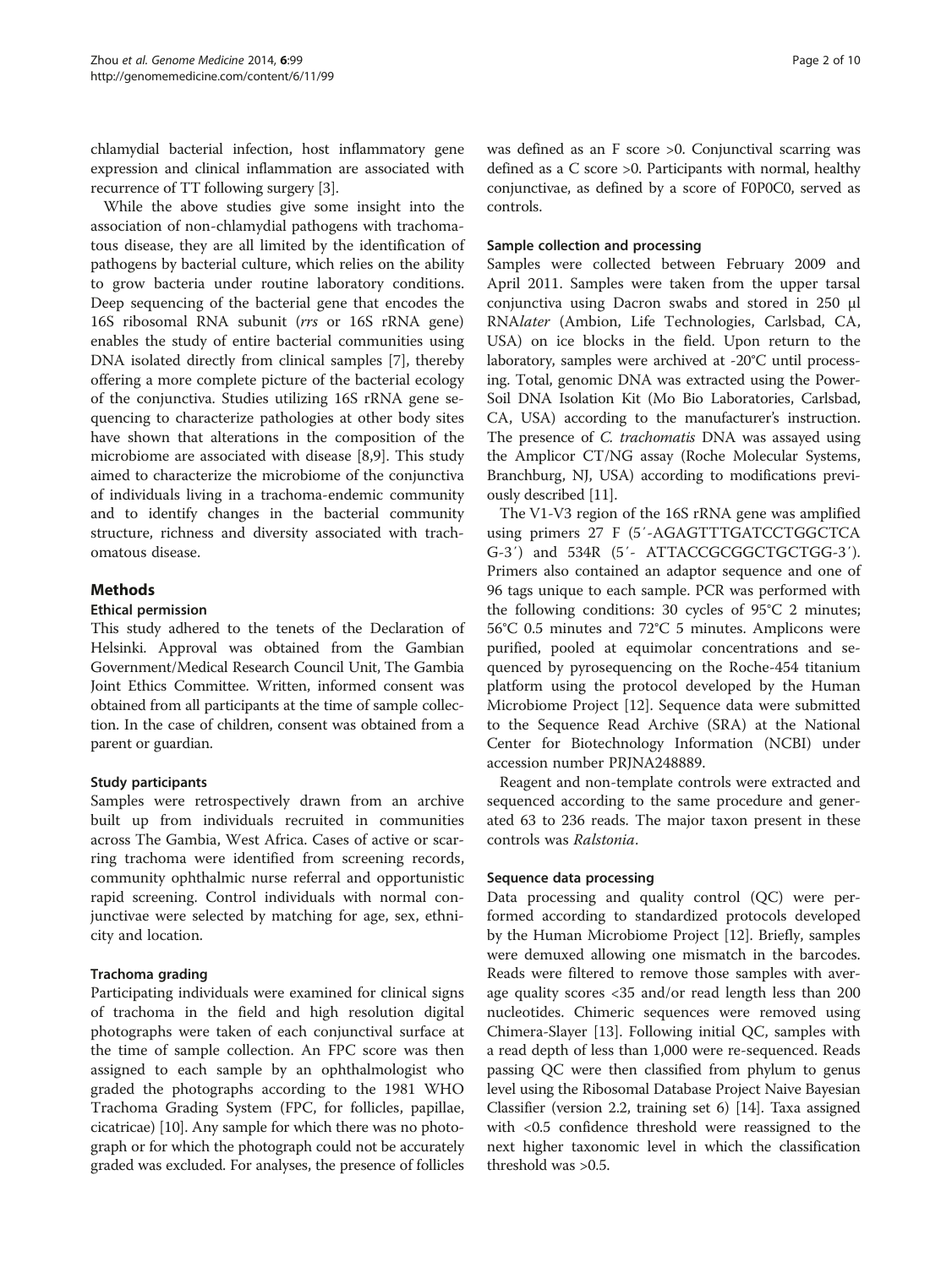#### Analysis

After data processing, a taxonomical matrix was constructed (rows as genera and columns as samples) and then rarefied to 1,000 reads using the Vegan package in R [\[15\]](#page-9-0). Multidimensional scaling (MDS) with the Bray-Curtis index was used to explore bacterial community structure. Data were visualized using the MASS package in R [[16\]](#page-9-0). Permutational multivariate analysis of variance (PERMANOVA) [\[17](#page-9-0)] was used to test whether bacterial community structure differed between variables using the Vegan package in R [[15\]](#page-9-0). Metastats was used to identify genera that contributed to the difference between two bacterial communities [\[18](#page-9-0)]; genera were considered significantly different if the q value ≤0.1 and if the mean relative abundance for a given genus was at least 1% in one group. Wilcoxon rank sum test was used to test the differences in richness and Shannon diversity between two groups.

#### Results

## Characteristics of samples and sequencing reads

Upper tarsal conjunctival swabs collected from 260 participants (130 case-control pairs), were processed for 16S rRNA gene sequence analysis. Following post-sequencing QC measures, 220 samples (84%) were retained for analysis. Of these, 105 samples were from individuals with normal healthy conjunctiva (F0P0C0); the remaining 115 participants had clinical signs of trachoma. Three children with normal conjunctiva, but no children with signs of trachoma and no adults, had evidence of ocular C. trachomatis infection by Amplicor CT/NG PCR. Demographic characteristics for the 220 samples included in the final data set are given in Table 1.

The resulting dataset generated 1,690,427 reads with an average read depth per sample of  $7,684 \pm 4,909$ . In total, 24 phyla, 41 classes, 94 orders, 188 families and 880 genera were identified. At the genus level, 14.2% of reads were unclassified.

## Taxon abundance

Analysis of sequence data from the 105 participants with normal healthy conjunctivae (F0P0C0) revealed a highly diversified bacterial community. After rarefying all samples to 1,000 reads, 610 genera belonging to 22 phyla were identified. Three dominant phyla, Actinobacteria, Proteobacteria and Firmicutes, accounted for 46%, 24% and 22% of the total bacterial community, respectively (Figure 1A). At the genus level, 13 genera were present at more than 1% relative abundance (Figure 1B). Of these, six were shared by at least 80% of all samples and together accounted for more than a third of the entire bacterial community characterized: Corynebacterium, Streptococcus, Propionibacterium, Bacillus, Staphylococcus and Ralsontia. Corynebacterium was the most abundant genus, representing 16.2% of all

#### Table 1 Demographic characteristics of study participants with and without trachomatous disease

| Variable         |                         | <b>Clinical signs</b> |                 |                |  |
|------------------|-------------------------|-----------------------|-----------------|----------------|--|
|                  |                         | Cases                 | <b>Controls</b> | <b>Total</b>   |  |
| Age              | $\leq$ 10 years         | 29                    | 21              | 50             |  |
|                  | $>10$ years             | 86                    | 84              | 170            |  |
| Sex              | Female                  | 75                    | 72              | 147            |  |
|                  | Male                    | 40                    | 33              | 73             |  |
| Season           | Dry                     | 63                    | 63              | 126            |  |
|                  | Wet                     | 52                    | 42              | 94             |  |
| Region           | Banjul                  | $\mathbf{1}$          | $\mathbf{1}$    | $\overline{2}$ |  |
|                  | <b>Western Division</b> | 57                    | 56              | 113            |  |
|                  | Lower River Division    | 35                    | 27              | 62             |  |
|                  | Central River Division  | 6                     | 6               | 12             |  |
|                  | Upper River Division    | 8                     | 7               | 15             |  |
|                  | North Bank Division     | 8                     | 8               | 16             |  |
| <b>Ethnicity</b> | Wolof                   | 15                    | 13              | 28             |  |
|                  | Mandinka                | 41                    | 38              | 79             |  |
|                  | Jola                    | 36                    | 35              | 71             |  |
|                  | Fula                    | 11                    | 7               | 18             |  |
|                  | Serere                  | 1                     | $\Omega$        | 1              |  |
|                  | Manjago                 | 3                     | $\overline{2}$  | 5              |  |
|                  | Balanta                 | 1                     | 0               | 1              |  |
|                  | Bambara                 | $\Omega$              | 1               | 1              |  |
|                  | Other/Unknown           | 7                     | 9               | 16             |  |



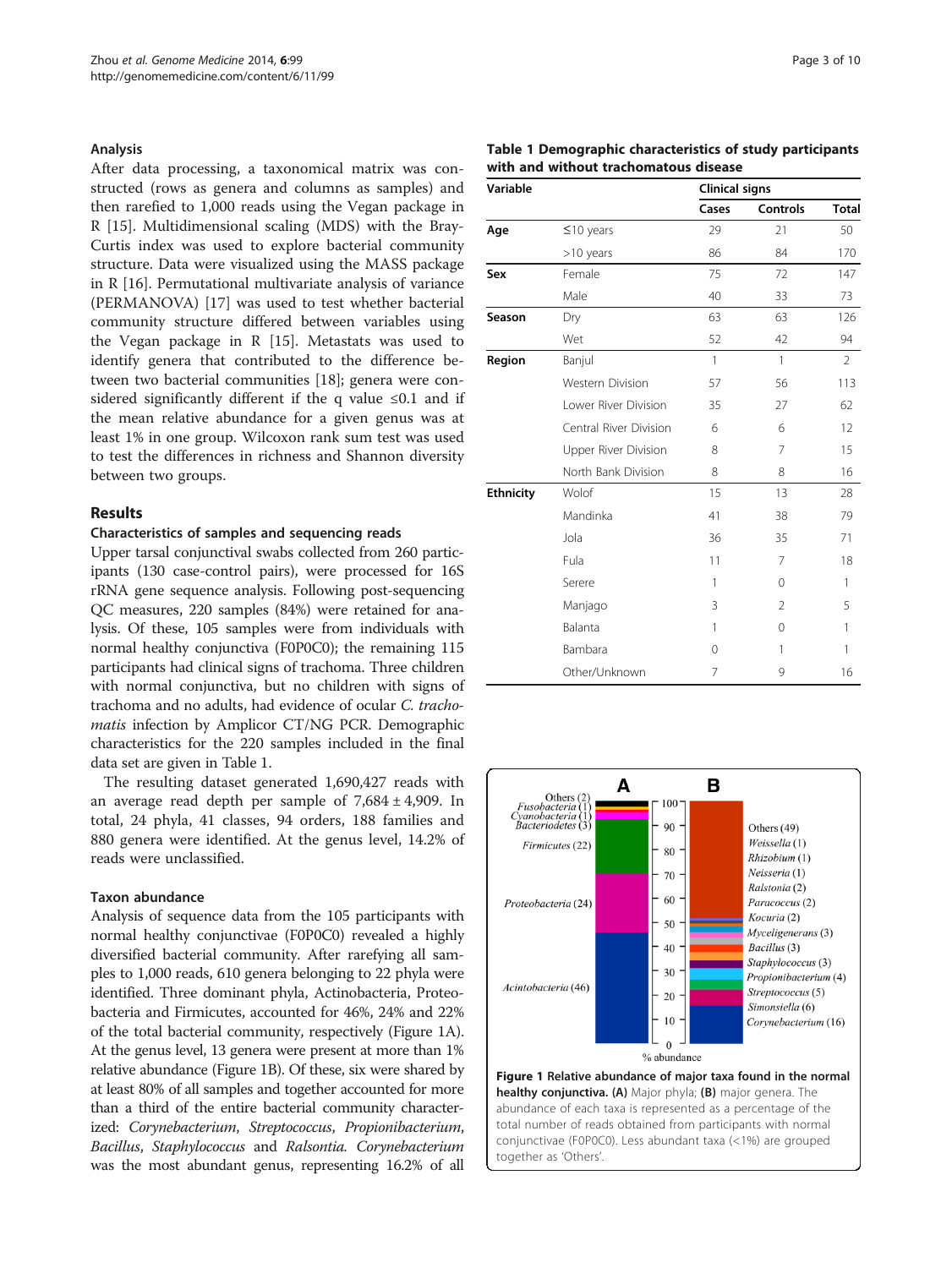reads and was found in all samples from healthy conjunctivae.

#### Factors influencing the conjunctival microbiome

In an effort to determine factors influencing the conjunctival microbiome in our sample set, we performed multivariable analysis using PERMANOVA. The model included age  $(≤10$  or >10 years), sex, season of sample collection (dry or wet), geographical location (by region) and ethnicity. Bacterial community structure (composition and abundance in one sample or a group of samples) was compared between groups while controlling for the other variables. As illustrated in Figure 2A, stratification of subjects with normal conjunctivae (F0P0C0) by age  $(\leq 10$  or  $> 10$  years) resulted in the formation of two distinct groups; bacterial community structure between the two was significantly different  $(P = 0.001)$ . Seasonality was also found to exert a strong influence as shown in Figure 2B; the bacterial community structure of normal conjunctivae sampled in the dry versus wet seasons are significantly different  $(P = 0.01)$ . This effect was still apparent when comparing bacterial community structure of only participants aged >10 years sampled in the dry versus wet seasons  $(P = 0.03)$  (Figure 2C). In contrast, geographical location, gender and ethnicity did not have a significant effect (geographical regions,  $P =$ 0.18; gender,  $P = 0.29$ ; ethnicity,  $P = 0.80$ ) (Additional files [1, 2](#page-8-0) and [3\)](#page-8-0).

We compared richness (absolute number of taxa present) and Shannon diversity indices (number and relative abundance of each taxa) as measures of the complexity of the bacterial communities in the younger and older age groups. Both richness  $(P = 0.03)$  and Shannon diversity ( $P = 0.03$ ) were significantly higher in the children aged ≤10 years with normal conjunctivae (F0P0C0) than in the older participants (Additional file [4](#page-8-0)) with children harboring, on average, 20 more genera than older individuals.

Metastats was used to identify genera present at differing abundance between the younger and older age groups with healthy conjunctivae (F0P0C0). Corynebacterium, Propionibacterium, Myceligenerans, Paracoccus and two unclassified genera from the Promicromonosporaceae family and Actinomycetales order were more abundant in the older group (Table [2](#page-4-0)), with 13.4 times more Actinomycetales being found in these participants compared to children aged  $\leq 10$  years. The abundances of five genera (Streptococcus, Kocuria, Staphylococcus, Micrococcus and Brachybacterium) were significantly higher in the ≤10 year age group (Table [2\)](#page-4-0) with the abundance of Streptococcus in children 6.2 times higher than in older participants.

We characterized differences in the microbiome associated with seasonal change following stratification by age. Richness ( $P = 0.006$ ) and Shannon diversity ( $P =$ 0.004) were significantly higher in older participants (aged >10 years) sampled during the dry season (Additional file [5\)](#page-8-0). The genera Bacillus and Tumebacillus were more abundant in the dry season (Table [2](#page-4-0)). All samples from the younger age group  $(\leq 10$  years) were collected during the wet season therefore, no seasonal effect could be analyzed in this age group.

## Changes in the conjunctival microbiome associated with trachoma

We first compared changes in the community structure in children with normal conjunctivae (F0P0C0) versus those with signs of follicles as defined by an F score >0. One child with an FPC score of F0P3C0 was also included as a case in this analysis. Richness and Shannon diversity measures did not vary significantly between groups (richness,  $P = 0.58$ ; diversity,  $P = 0.53$ ; Figure [3](#page-5-0)A,



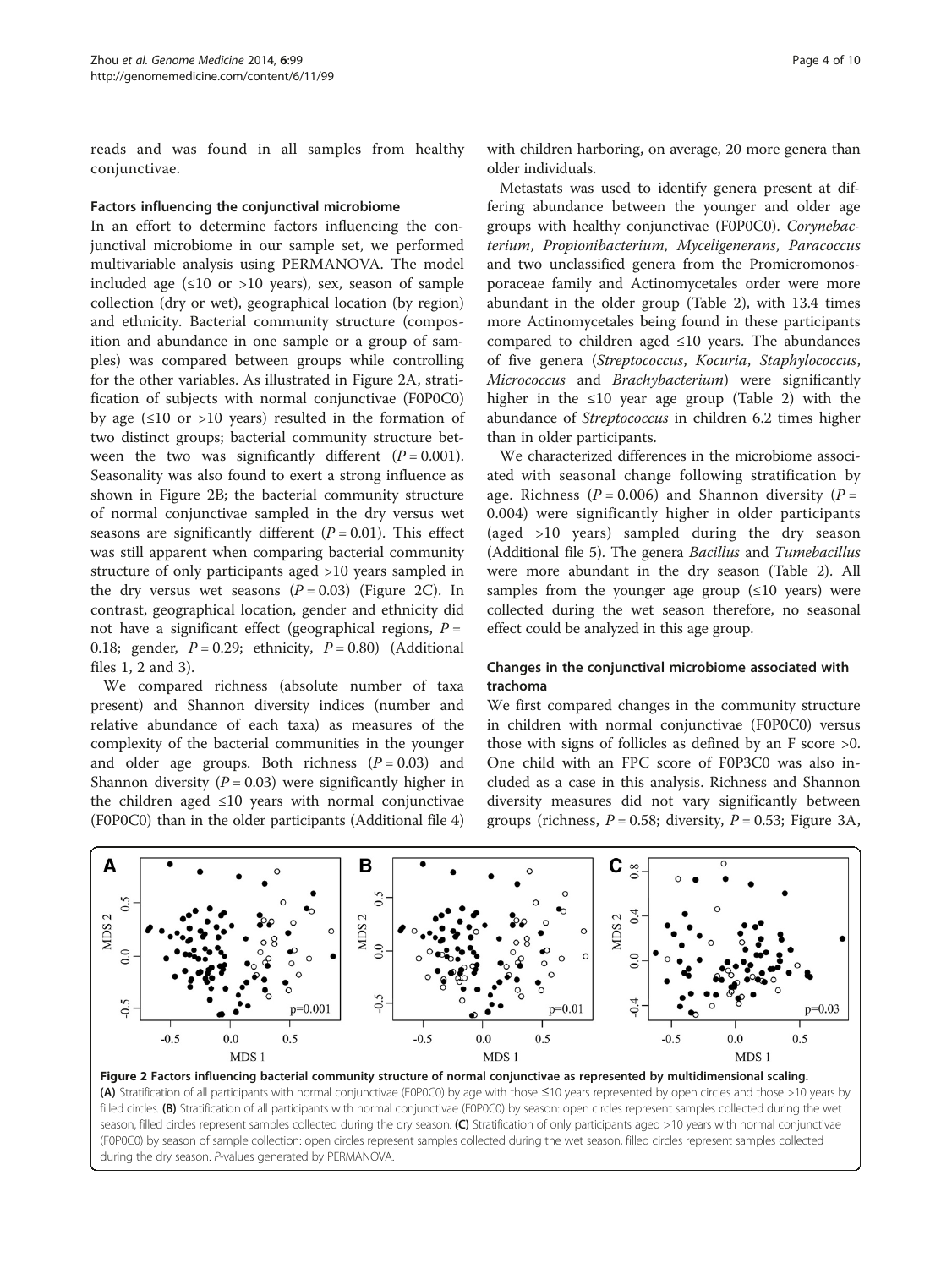#### <span id="page-4-0"></span>Table 2 Changes in taxa abundance between groups

| Taxanomic classification (phylum, class, order, family, genus)                           | Relative abundance (median (range)) | q-value            |       |
|------------------------------------------------------------------------------------------|-------------------------------------|--------------------|-------|
|                                                                                          | Group 1                             | Group <sub>2</sub> |       |
| Group $1 \le 10$ years; group $2 > 10$ years (normal conjunctivae; F0P0C0)               |                                     |                    |       |
| Firmicutes; Bacilli; Lactobacillales; Streptococcaceae; Streptococcus                    | $8.0(0.1-42.6)$                     | $1.3(0-73.3)$      | 0.012 |
| Actinobacteria; Actinobacteria; Actinomycetales; Micrococcaceae; Kocuria                 | $4.6(0-23.9)$                       | $0.3(0-23.4)$      | 0.007 |
| Firmicutes; Bacilli; Bacillales; Staphylococcaceae; Staphylococcus                       | $5.7(1.0-20.3)$                     | $2.0(0-21.4)$      | 0.010 |
| Actinobacteria; Actinobacteria; Actinomycetales; Micrococcaceae; Micrococcus             | $3(0-6.3)$                          | $0(0-6.0)$         | 0.003 |
| Actinobacteria; Actinobacteria; Actinomycetales; Dermabacteraceae; Brachybacterium       | $0.9(0-6.4)$                        | $0.2$ (0-4.0)      | 0.027 |
| Actinobacteria; Actinobacteria; Actinomycetales; Corynebacteriaceae; Corynebacterium     | $9.1(1.0-29.3)$                     | 13.5 (0.4-67.6)    | 0.016 |
| Actinobacteria; Actinobacteria; Actinomycetales; Promicromonosporaceae; unclassified     | $\mathbf{0}$                        | $0.8(0-5.8)$       | 0.001 |
| Proteobacteria; Alphaproteobacteria; Rhodobacterales; Rhodobacteraceae; Paracoccus       | $0.7(0-1.6)$                        | $1.6(0-10.6)$      | 0.001 |
| Actinobacteria; Actinobacteria; Actinomycetales; Propionibacteriaceae; Propionibacterium | $0.5(0-3.6)$                        | $1.7(0-40.3)$      | 0.001 |
| Actinobacteria; Actinobacteria; Actinomycetales; Promicromonosporaceae; Myceligenerans   | $0(0-0.1)$                          | $3.0$ (0-17.5)     | 0.001 |
| Actinobacteria; Actinobacteria; Actinomycetales; unclassified                            | $0.8(0-2.5)$                        | 10.7 (0-40.2)      | 0.001 |
| Group 1, dry season; group 2, wet season (normal conjunctivae; F0P0C0)                   |                                     |                    |       |
| Firmicutes; Bacilli; Bacillales; Bacillaceae; Bacillus                                   | $3.7(0-16.3)$                       | $0.3(0-2.8)$       | 0.005 |
| Firmicutes; Bacilli; Bacillales; Bacillaceae; Tumebacillus                               | $0.6$ (0-11.4)                      | $0(0-1.7)$         | 0.007 |
| Group 1, F > 0; group 2 F0P0C0 (wet season)                                              |                                     |                    |       |
| No significant differences                                                               |                                     |                    |       |
| Group 1, all $C > 0$ ; group 2, $C = 0$ (dry season)                                     |                                     |                    |       |
| Actinobacteria; Actinobacteria; Actinomycetales; Corynebacteriaceae; Corynebacterium     | 18.0 (0-88.0)                       | $11.1(0.4-60.1)$   | 0.034 |
| Firmicutes; Bacilli; Lactobacillales; Aerococcaceae; Globicatella                        | $0(0-3.9)$                          | $0.5(0-6.2)$       | 0.043 |
| Firmicutes; Bacilli; Lactobacillales; Streptococcaceae; Streptococcus                    | $2.2$ (0-90.6)                      | $1.4(0-24.5)$      | 0.040 |
| Group 1, all $C > 0$ ; group 2, $C = 0$ (wet season)                                     |                                     |                    |       |
| No significant differences                                                               |                                     |                    |       |
| Group 1, $C > 0$ ; group 2, $C > 0 + TT$ (dry season)                                    |                                     |                    |       |
| Actinobacteria; Actinobacteria; Actinomycetales; Corynebacteriaceae; Corynebacterium     | 12.2 (0.1-78.4)                     | 26.8 (0-88.0)      | 0.043 |
| Actinobacteria; Actinobacteria; Actinomycetales; Micrococcaceae; Kocuria                 | $0(0-6.8)$                          | $0.2$ (2-2.2)      | 0.047 |
| Actinobacteria; Actinobacteria; Actinomycetales; Promicromonosporaceae; Myceligenerans   | $2.2$ (0-10.5)                      | $0(0-12.1)$        | 0.048 |
| Actinobacteria; Actinobacteria; Actinomycetales; Promicromonosporaceae; unclassified     | $0.8(0-3.2)$                        | $0(0-4.6)$         | 0.047 |
| Actinobacteria; Actinobacteria; Actinomycetales; unclassified                            | $6.9(0-32.3)$                       | $1.2(0-31.5)$      | 0.006 |
| Proteobacteria; Alphaproteobacteria; Rhodobacterales; Rhodobacteraceae; Paracoccus       | $1.4(0-8.4)$                        | $0.1$ (0-7.5)      | 0.026 |
| Group 1, $C > 0$ ; group 2, $C > 0 + TT$ (wet season)                                    |                                     |                    |       |
| No significant differences                                                               |                                     |                    |       |

B) nor was bacterial community structure significantly different as shown by MDS (Figure [3](#page-5-0)C) and PERMA-NOVA analysis  $P = 0.13$ ). Haemophilus was present in higher abundance in children with trachoma than in normal controls  $(P = 0.023)$ ; however, this finding was not significant when corrected for multiple comparisons  $(q = 0.291)$ . Indeed, the increased abundance in cases was largely driven by one child with intense inflammation (F2P3C0) and a relative abundance of Haemophilus of 60%.

Community structure was compared between participants aged >10 years with normal conjunctivae (F0P0C0) and those with clinical signs of conjunctival scarring (C > 0 with and without TT) following stratification by season. Higher diveristy was found in participants with normal healthy conjunctivae during the dry season ( $P = 0.005$ ; Figure [4](#page-5-0)A) but not during the wet season  $(P = 0.34;$ Figure [4B](#page-5-0)). MDS and PERMANOVA analysis indicated the community structure was significantly different between all participants with conjunctival scarring and normal controls in the dry  $(P = 0.003;$  Figure [4](#page-5-0)C) but not the wet season ( $P = 0.09$ ; Figure [4D](#page-5-0)). In the dry season, the abundance of Corynebacterium and Streptococcus were higher in the participants with conjunctival scarring than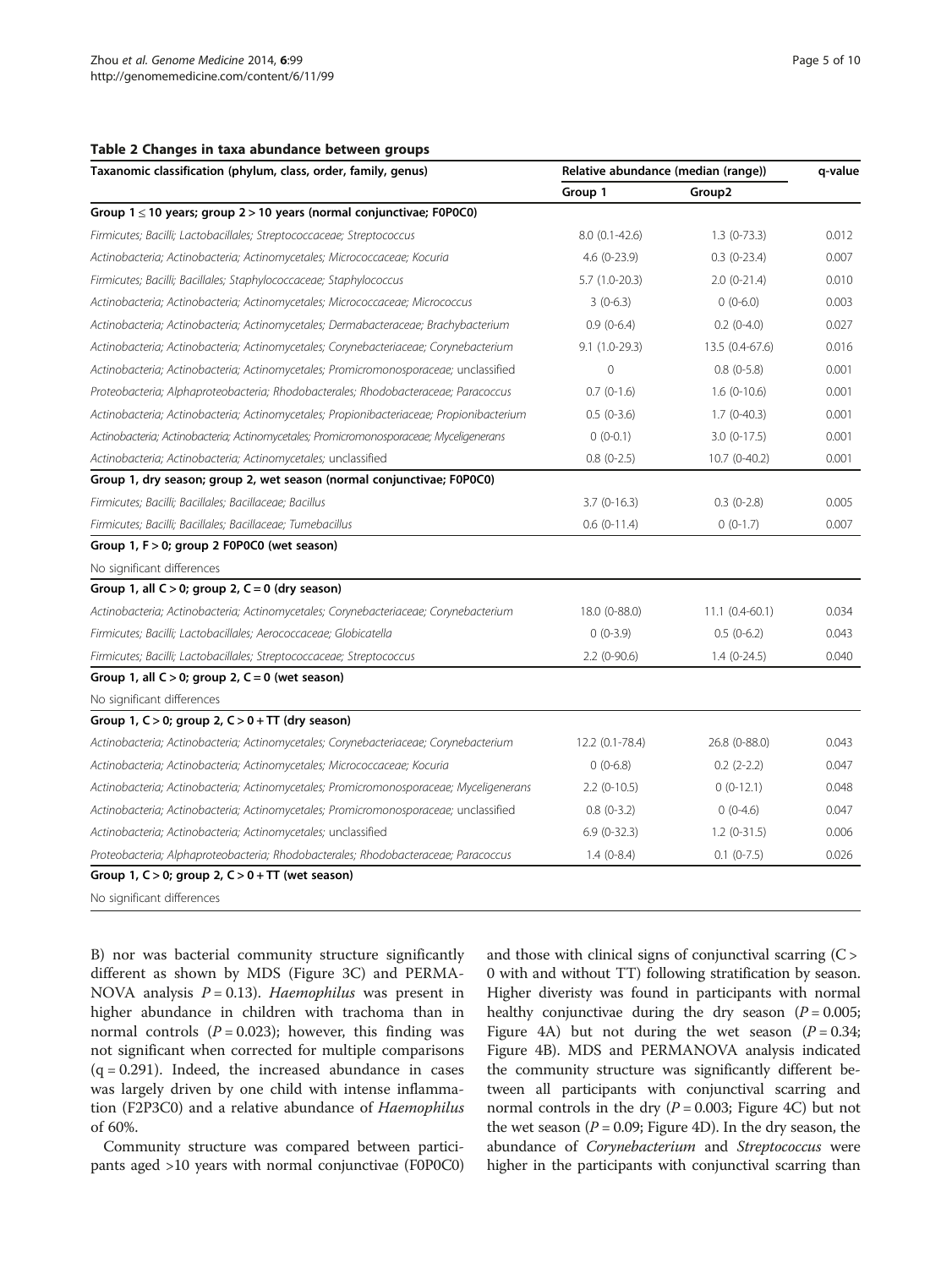<span id="page-5-0"></span>

in normal controls (Table [2](#page-4-0)). Abundance of Corynebacterium was also higher in samples with conjunctival scarring collected during the wet season but this did not reach statistical significance ( $P = 0.037$ , q = 0.170).

with scarring and TT  $(C > 0 + TT)$ . Data were further stratified by season. There was no difference in the number of genera detected in conjunctivae with scarring versus scarring and TT in either the dry  $(P = 0.28)$ or wet  $(P = 0.42)$  seasons (Figure [5](#page-6-0)A,B) yet Shannon diversity was significantly higher in conjunctivae with

We compared the bacterial community structure in participants with conjunctival scarring  $(C > 0)$  versus those



Figure 4 Differences in richness, diversity and community structure associated with conjunctival scarring. (A,B) Boxplots indicate distribution of richness and Shannon diversity measures in participants aged >10 years with conjunctival scarring (C > 0) versus those with normal conjunctivae (F0P0C0) sampled in the dry (A) and wet (B) seasons; P-values calculated using Wilcoxon rank sum test. (C,D) MDS was used to visualize differences in community structure between all participants aged >10 years with scarring (C > 0, filled circles) versus those with normal conjunctivae (FOPOCO, open circles) sampled during the dry season (C) and all participants aged >10 years with conjunctival scarring (C > 0, filled circles) versus those with normal conjunctivae (F0P0C0, open circles) sampled during the wet season (D); P-values generated by PERMANOVA.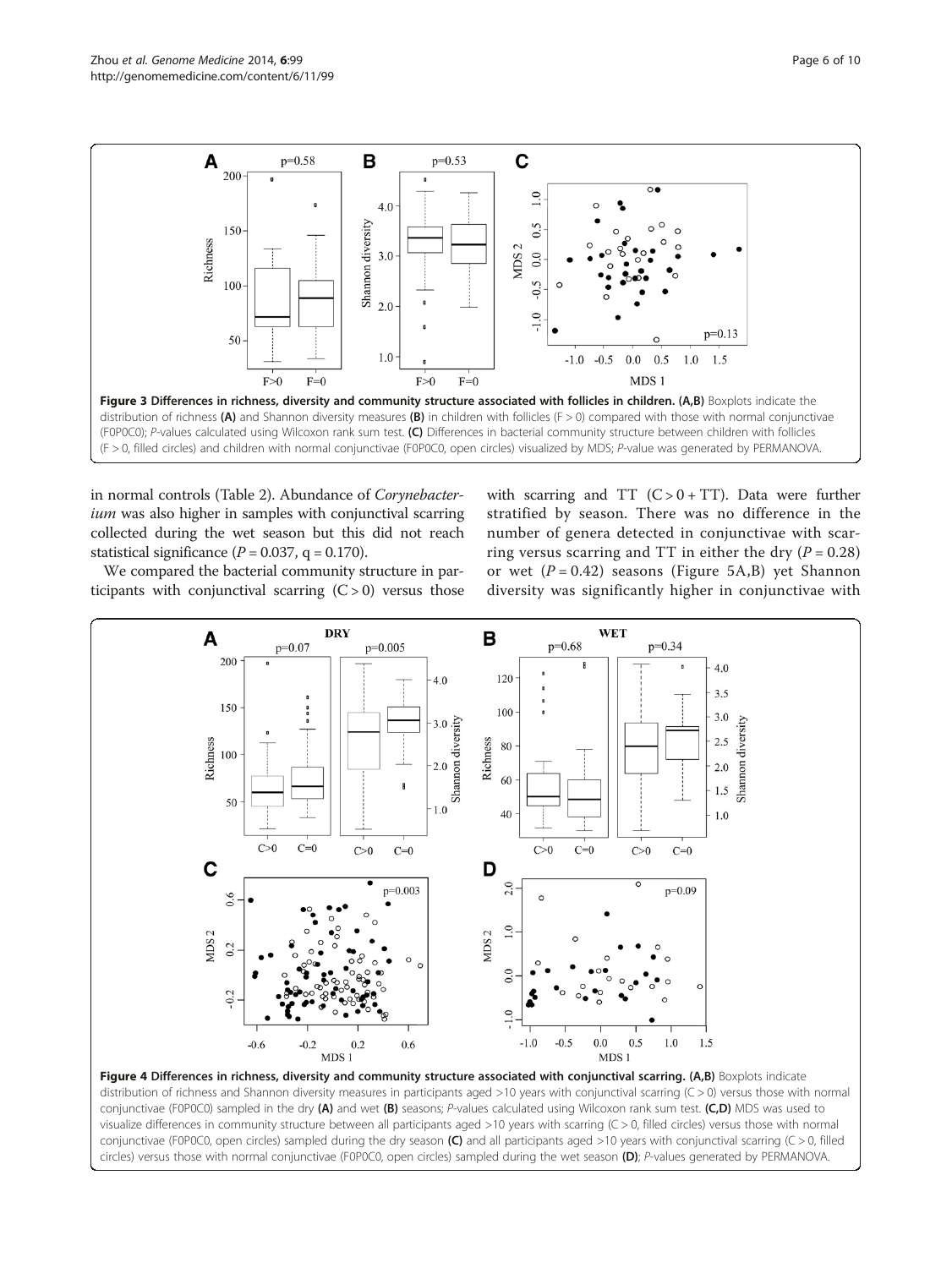<span id="page-6-0"></span>

scarring in the dry season ( $P = 0.03$ ; Figure 5A). Bacterial community structure was different between the two groups during the dry season as indicated by MDS plots (Figure 5C) and PERMANOVA analysis ( $P = 0.005$ ) but not during the wet season (Figure 5D;  $P = 0.16$ ). During the dry season, Corynebacterium was found at higher abundance in participants with scarring and TT (Table [2](#page-4-0)).

#### **Discussion**

The data-set described here represents the largest description of the conjunctival microbiome, defined by deep-sequencing of the 16S rRNA gene, to date. Intervariation of a given genera was high, which is consistent with observations from other body sites [[12](#page-9-0)]. We identified over 600 genera, the vast majority of which were found at <1% relative abundance considering all sequencing reads obtained from normal healthy conjunctivae. Of those genera found at  $\geq$ 1% abundance, only six were found in at least 80% of participants with normal conjunctivae, Corynebacterium, Streptococcus, Propionibacterium, Staphylococcus, Bacillus and Ralstonia.

As Ralstonia was the major taxon found in our negative controls, we cannot confirm it is a constituent of the ocular flora in this population, although it has been

reported in healthy and infected eyes in other settings [[19,20\]](#page-9-0). The presence of the remaining five genera found in the majority of our samples is consistent with descriptions of the ocular microbiota determined by bacterial culture techniques, which have recently been reviewed [[21\]](#page-9-0). Staphylococci are most commonly isolated from ocular swabs followed by Propionobacterium sp. and diphtheroid bacteria (including Corynebacterium sp.). Streptococcus and Bacillus species are less frequently isolated [\[21\]](#page-9-0). Only one other independent study has characterized the ocular microbiome using the 16S deepsequencing approach and comparison with our data suggests greater variation in the ocular microbiome may exist between populations than is indicated by bacterial culture; a study of four American volunteers has reported, in addition to Propionobacterium and Corynebacterium, high relative abundance of Pseudomonas (18%), Bradyrhizobium (12%), and Acinetobacter (9%) [[19](#page-9-0)]. These genera that were not a significant component of the microbiome of our sample set each accounting for less than 1% relative abundance. The higher level of diversity seen in our sample set, in comparison with other populations, may suggest many of the bacteria found on the conjunctiva of Gambians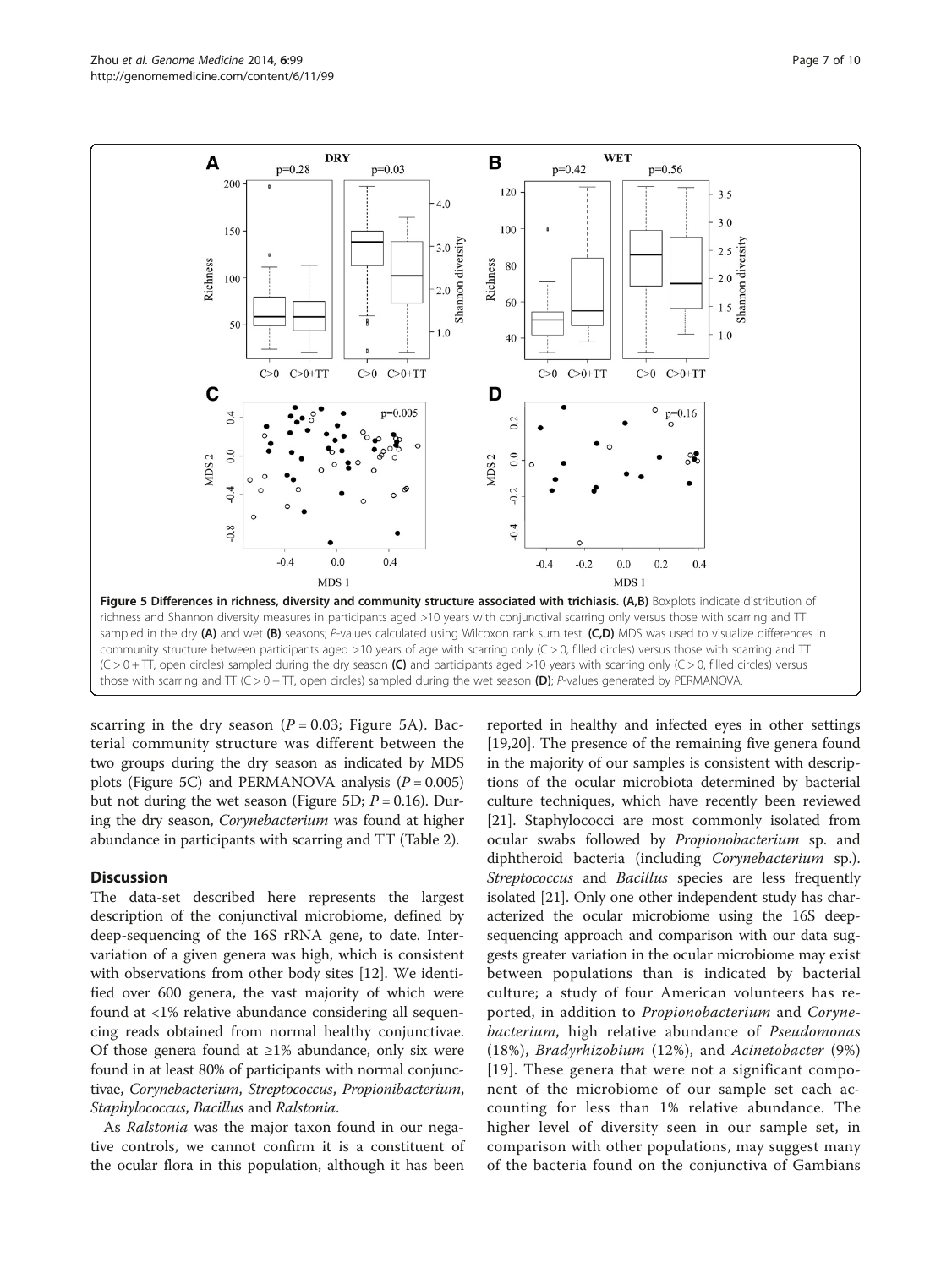are not indigenous to this niche but introduced through interaction with the local environment.

With respect to the similarity of the ocular microbiome to other body sites, comparisons are limited as the majority of data describing the human microbiome have come from Western populations. Nevertheless, the high abundance of *Corynebacterium* and *Propionibacter*ium in our samples suggests the conjunctival microbiome more closely resembles that of the skin than any other body site [[22](#page-9-0),[23](#page-9-0)]. While Actinobacteria was the dominant phylum in our sample set, representatives of the phyla Proteobacteria and Firmicutes both accounted for approximately one quarter of all reads from healthy conjunctiva. The high abundance of Streptococcus and Staphylococcus (phylum Firmicutes) in our samples is also characteristic of the skin flora [\[19,20](#page-9-0)]. The proteobacteria Simonsiella accounted for 6% of the reads from healthy conjunctivae; while high abundance of this genus is a characteristic of the oral cavity and associated sites, these are dominated by representatives of the phylum Firmicutes [[22,24,25\]](#page-9-0).

In our sample set, children aged ≤10 years had greater richness and diversity in the bacterial communities of the conjunctiva than older participants. The abundance of Streptococcus, in particular, was markedly different between the age groups with significantly higher levels seen in younger participants, which is consistent with the very high prevalence of nasopharyngeal S. pneumoniae carriage in Gambian children [\[26](#page-9-0)]. A number of factors, including differences in hygiene behaviors, close contact between children and decreased immunity, may explain some of the increased diversity seen in the young age group. However, our ability to draw definitive conclusions with respect to the effect of age on the conjunctival microbiome is limited by the case/control study design as environmental factors associated with trachomatous disease may be over-represented in our control group. While our data suggest differences in the microbiome between children and adults, these should be confirmed in a population-based survey.

The seasonal effect on the microbiome was characterized by higher abundance of the soil-born genera *Bacillus* and Tumebacillus in adults during the dry season. These findings suggest that during the dusty conditions typical of The Gambia's dry season, increased numbers of bacteria are introduced onto the ocular surface through environmental exposure. No children were sampled during the dry season, preventing us from examining the seasonal effect on the younger age group.

As the prevalence of active trachoma has fallen in The Gambia over recent years, so too has the severity of clinical signs with fewer children with large numbers of follicles being seen [[27](#page-9-0)]. In the current study, half of the children diagnosed in the field as having trachoma were judged to have an F score of 1 with little or no inflammation  $(P < 3)$  when the photographs of their eyelids were viewed by an ophthalmologist. We therefore chose to analyze potential changes in the microbiome of children with follicles (F score >0) versus those with normal eyes. When comparing these groups, no genus was found at increased abundance in the cases when data were corrected for multiple testing. One child with unusually high abundance of Haemophilus had signs of severe inflammation, which is consistent with the hypothesis that inflammation caused by non-chlamydial bacterial infection exacerbates clinical signs of disease. Alternatively, this may indicate that inflammation of the conjunctiva as a result of trachoma makes the eye more susceptible to secondary bacterial infection. However, our relatively small group sizes preclude us from examining changes in the microbiome as a function of increasing severity of inflammation.

Streptococcus pneumoniae has been found more often in conjunctivae with TF than in normal controls [\[1,2](#page-9-0)] yet we did not identify this genus as being significantly different between children with an F score >0 and normal controls. The 16S rRNA gene sequencing method that we have used however, prevents resolution to the species level. Even if increased numbers of S. pneumoniae are present in cases compared with controls, a high abundance of non-pneumococcal Streptococcus in both groups may mask this association. This explanation is supported by a study in Tanzania that found prevalence of viridans streptococci in ocular samples of children was three-fold higher than that of pneumococci [[1\]](#page-9-0).

It has been suggested that in-turned or mis-directed eyelashes may provide a conduit for increased introduction of bacteria into the eye [[1,6\]](#page-9-0). Our results, however, do not support this hypothesis as the number of genera detected in individuals with conjunctival scarring versus scarring and TT was not significantly different. Scarring and TT was associated with a decrease in diversity in the dry season, largely driven by an increase in the abundance of Corynebacterium in those with TT versus those with scarring alone. This is not the first time *Corynebac*terium has been documented in trachomatous eyes. A study in Ethiopia comparing the bacterial flora of conjunctivae with TS with those with TT reported a higher prevalence of carriage of Corynebacterium in TT [\[6](#page-9-0)] while a study in Tanzania found a higher prevalence of carriage in TS compared with normal controls [[5\]](#page-9-0). In both of these studies however, Corynebacterium was considered a commensal organism. Clearly the genus Corynebacterium is a significant component of the normal flora of the eye in many populations. However, the presence of 'normal' flora may not be indicative of a healthy state. The most common example of this is bacterial vaginosis, where imbalance in the normal flora leads to changes in pH and the overgrowth of particular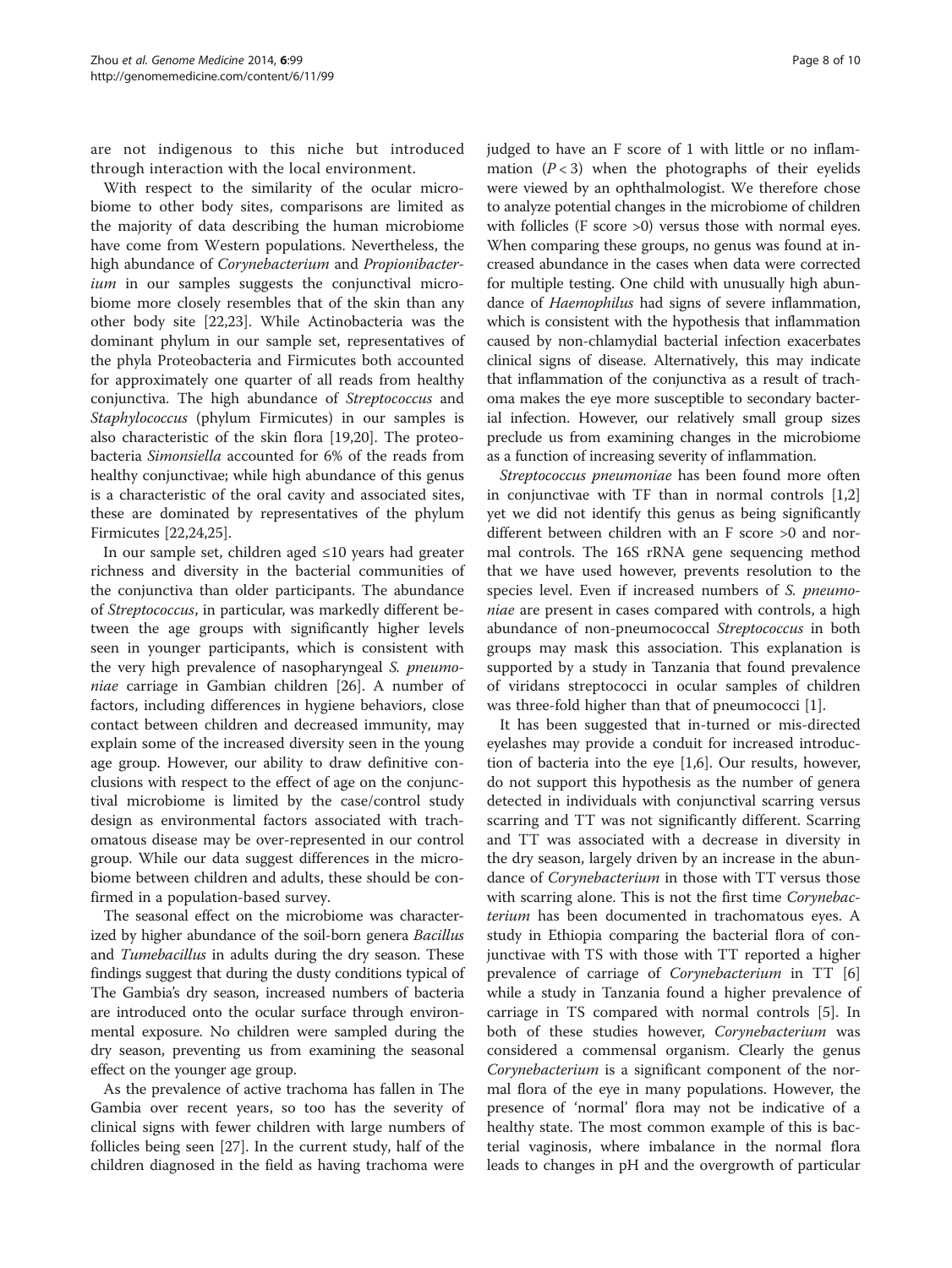<span id="page-8-0"></span>constituents of the normal flora [[28\]](#page-9-0). While it is possible that a similar dysbiosis of the ocular flora is involved in conjunctival scarring, further study will be needed to determine whether this is a cause or an effect of the disease. This might include longitudinal follow-up of participants and characterization of host immune responses known to be associated with the scarring process.

During the dry season, Streptococcus was found at higher abundance in adults with scarring than in controls, but not during the wet season, possibly reflecting the lower number of individuals sampled (43 in the wet season versus 126 in the dry). The abundance of Streptococcus was not significantly different between only scarring versus scarring and TT cases, despite evidence that suggests S. pneumoniae in the eye may be associated with increasing clinical severity, as measured by the number of eyelashes touching the eye [\[4](#page-9-0)]. However, this association may be obscured by a high abundance of non-pneumococcal Streptococcus.

The potential for contamination of the samples from environmental sources is a limitation of this study. The presence of many soil-borne bacteria, in particular, may be a reflection of environmental contamination during the sampling process. However, the ocular surface is continually exposed to the external environment and while these organisms may not actively colonize the conjunctival surface, it is reasonable to expect they are continually introduced into the eye, particularly in a resource-poor setting such as The Gambia where housing standards, access to sanitation, use of water and public health awareness are low. This is supported by a recent study characterizing the bacterial communities present on the hands of Tanzanian women, which found the bacterial communities were dominated by soil-borne bacteria, including members of the Rhodobacteraceae, Nocardioidaceae, Bacillaceae, Bradyrhizobiaceae and Rhizobiaceae families [\[29\]](#page-9-0). In order to minimize the impact of potential environmental contaminants on the measured diversity of our samples, we rarefied all samples to 1,000 reads. We also removed all taxa found at less than 1% relative abundance after rarefaction to further minimize the effect of potential contamination on the community comparisons between groups. Future longitudinal study and bacterial community transcriptomics may help distinguish bacteria that actively colonize, or replicate, on the conjunctival surface from those that are transiently introduced.

#### Conclusions

Changes in the bacterial community structure and reduced diversity are associated with trachomatous disease. Further work is needed to determine whether these changes contribute to the scarring process.

## Additional files

[Additional file 1:](http://genomemedicine.com/content/supplementary/s13073-014-0099-x-s1.pdf) Influence of geographical location on bacteria community structure as represented by multidimensional scaling (MDS). Bacterial community structure visualized by MDS. Participants with normal conjuctivae (F0P0C0) stratified by geographical region as indicated. P-values generated by PERMANOVA.

[Additional file 2:](http://genomemedicine.com/content/supplementary/s13073-014-0099-x-s2.pdf) Influence of gender on bacteria community structure as represented by multidimensional scaling (MDS). Bacterial community structure visualized by MDS. Participants with normal conjuctivae (F0P0C0) stratified by gender as indicated. P-values generated by PERMANOVA.

[Additional file 3:](http://genomemedicine.com/content/supplementary/s13073-014-0099-x-s3.pdf) Influence of ethnicity on bacteria community structure as represented by multidimensional scaling (MDS). Bacterial community structure visualized by MDS. Participants with normal conjuctivae stratified by ethnicity (F0P0C0) as indicated. P-values generated by PERMANOVA.

[Additional file 4:](http://genomemedicine.com/content/supplementary/s13073-014-0099-x-s4.pdf) Effect of age on bacterial community richness and diversity. Boxplots indicate the distribution of (A) richness and (B) Shannon diversity measures in younger (≤10 years) and older (>10 years) participants with normal conjunctivae (F0P0C0). P-values calculated using Wilcoxon rank sum test.

[Additional file 5:](http://genomemedicine.com/content/supplementary/s13073-014-0099-x-s5.pdf) Effect of season on bacterial community richness and diversity. Boxplots indicate the distribution of (A) richness and (B) Shannon diversity measures in participants >10 years of age with normal conjunctivae (F0P0C0) sampled during the dry and wet seasons. P-values calculated using Wilcoxon rank sum test.

#### Abbreviations

FPC: follicles, papillae, cicatricae; MDS: multidimensional scaling; PCR: polymerase chain reaction; QC: quality control; TF: trachomatous inflammation-follicular; TS: trachomatous scarring; TT: trachomatous trichiasis.

#### Competing interests

The authors declare that they have no competing interests.

#### Authors' contributions

MJH, GMW and SEB conceived the study idea. YZ, MJH, PM, HJ, MJB and SEB collected the data. YZ and ChR managed the data. YZ analyzed the data. YZ, MJH and SEB interpreted the data. YZ, MJH, PM, HJ, ChR, DM, RB, MJB, GMW and SEB wrote the manuscipt. MJH, DCWM, RLB and GMW secured funding. All authors read and approved the final manuscript.

#### Acknowledgements

We are grateful to the participants of this study. We also thank Omar Manneh and Omar Camara for their assistance in the field. This study was funded by the Wellcome Trust, London, UK, grant numbers 079246/Z/06/Z and GR079246MA and the National Institutes of Health, Bethesda, MD, USA, grant number U54HG004968. SEB receives salary funding from the Bill and Melinda Gates Foundation. MJH, ChR and MJB receive salary funding from the Wellcome Trust. The funders played no role in the design, collection, analysis and interpretation of the data, in the writing of the manuscript and in the decision to send the manuscript for publication.

#### Author details

<sup>1</sup>The Genome Institute, Washington University, St Louis, MO 63108, USA. <sup>2</sup> Department of Pediatrics, Washington University School of Medicine, St Louis, MO 63130, USA. <sup>3</sup>Department of Clinical Research, London School of Hygiene and Tropical Medicine, London WC1E 7HT, UK. <sup>4</sup> Disease Control and Elimination Theme, Medical Research Council Unit, Fajara POB273, The Gambia. <sup>5</sup>The Jackson Laboratory for Genomic Medicine, Farmington, CT 06030, USA.

Received: 27 May 2014 Accepted: 28 October 2014 Published online: 15 November 2014